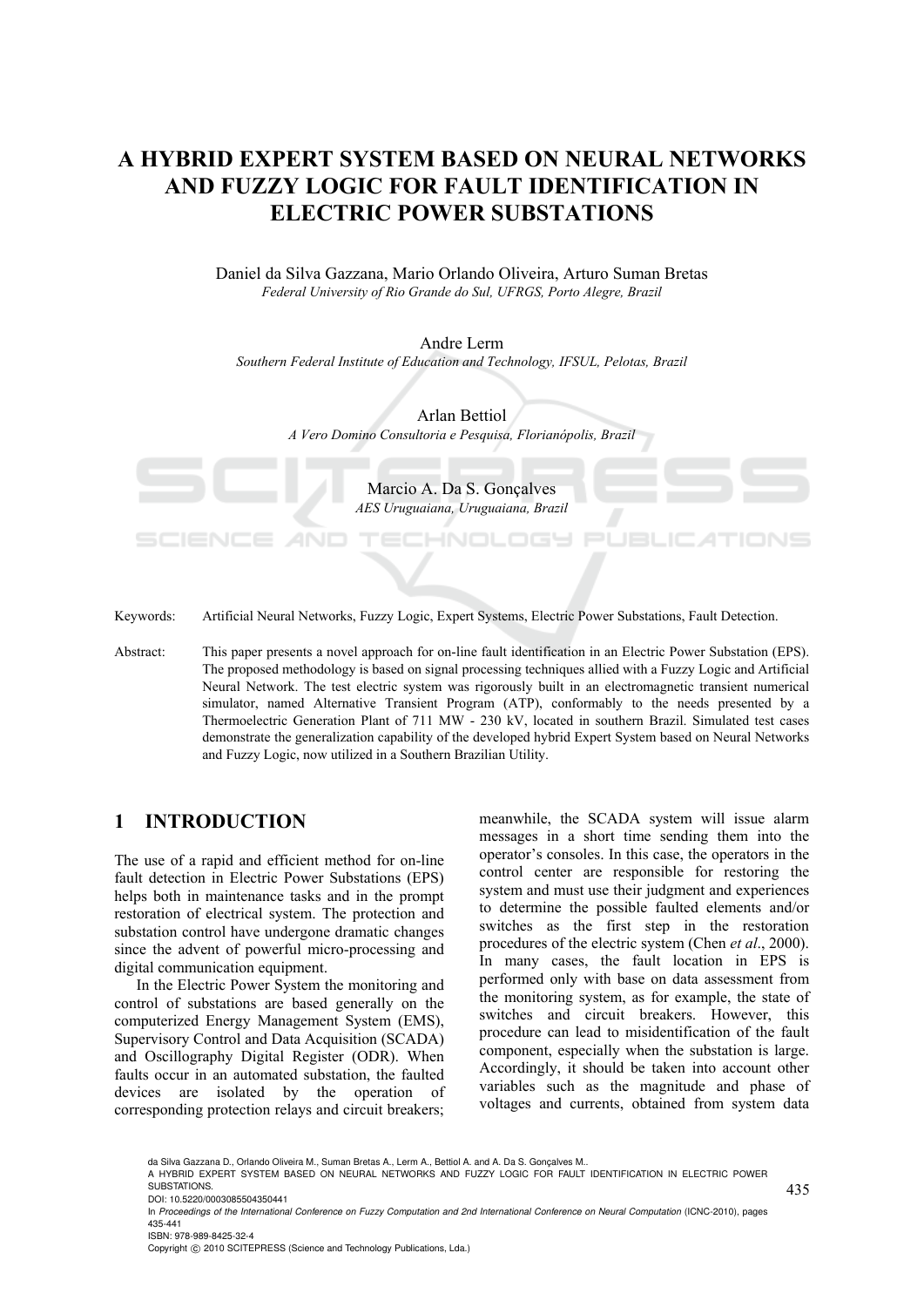oscillography. Moreover, the evaluation of a greater number of variables leads to the necessity of using an Expert System (ES) to support decision making and fault diagnostic (Fukui and J. Kawakami, 1986; Tomsovic *et al*., 1987; Kezunovic *et al*., 1994; Protopapas *et al*., 1991).

In this paper, it is presented a Fault Diagnosis Integrated System (FDIS) used in a substation of a Thermoelectric Generation Plant (TGP) located in the southern Brazil. The proposed approach was developed based on several simulations performed under Bonneville Power Administration Alternative Transients Program (BPA/ATP), Electromagnetic Transients Program (EMTP) and using a hybrid system based on Neural Networks and Fuzzy Logic. The results obtained show that the developed method is able to identify and locate the fault occurrence, even when subject to operational failures of circuit breakers.

## **2** FUZZY SETS AND NEURAL **METHODOLOGY NETWORK IN FAULT DETECTION**

Fuzzy Logic can systematically translate linguistic concepts to numbers and associate elements from a number set to concepts (Zadeh, 1965). This capability provides a simple method that can be used to detect and to qualify faults in Electric Power Substations. Fuzzy based algorithms and Fuzzy Logic are well adapted to situations where there is no clear distinction between the concept of true and false. Fuzzy Logic can handle situations where the answer lies somewhere in-between. This is the typical case of substation fault location. In general it is difficult to estimate the fault location between the several devices present in the electric power substation. However, it is more adequate to classify a fault in terms of the occurrence probability. Fuzzy Logic permits to infer about the fault location and to establish its certainty degree level of trust. An important feature of Fuzzy based systems is that the human knowledge and experience can be integrated into the systems in a systematic way, when the Fuzzy sets and Fuzzy rules have been defined.

In recent years, the use of Artificial Neural Networks (ANNs) presented it self as a potential solution to the on-line fault diagnosis in power substations (Ebron *et al*., 1990; Yang *et al*., 1994; Ranaweera, 1994). ANNs are computational techniques that try to obtain a performance similar to a human's performance when solving problems. An ANN can be seen as a union of simple processing

units, based on neurons that are linked to each other through connections similar to synapses. These connections contain the "knowledge" of the network and the patterns of connectivity express the objects represented in the network. The knowledge of the network is acquired through a learning process where the connections between processing units are varied through weight changes. ANN is an efficient alternative for problem solutions where it is possible to obtain data describing the problem behavior but a mathematical description of the process is impossible.

The basic idea of uniting these two techniques is to use the qualitative analysis supplied by Fuzzy Logic, allied to the learning ability of Neural Networks. Hybrid systems Neuro-Fuzzy can be used to resolve this kind of problems with good accuracy and robustness, joining the advantages of these methodologies (Kezunovic, 2004).

# **3 FAULT DETECTION**

The proposed methodology is based on the three integrated subsystems: Pre-Processing Data System, Fault Identification System and Expert System. The main structure of the proposed automated disturbance analysis system can be seen in Figure 1.



Figure 1: General structure of the proposed scheme.

#### **3.1 Pre-Processing Data System**

The first procedure of the Pre-Processing Data System is related to phasors extraction from COMTRADE files (IEEE Standard C37.11.1.1999, 1999) and the evaluation of the state of switches and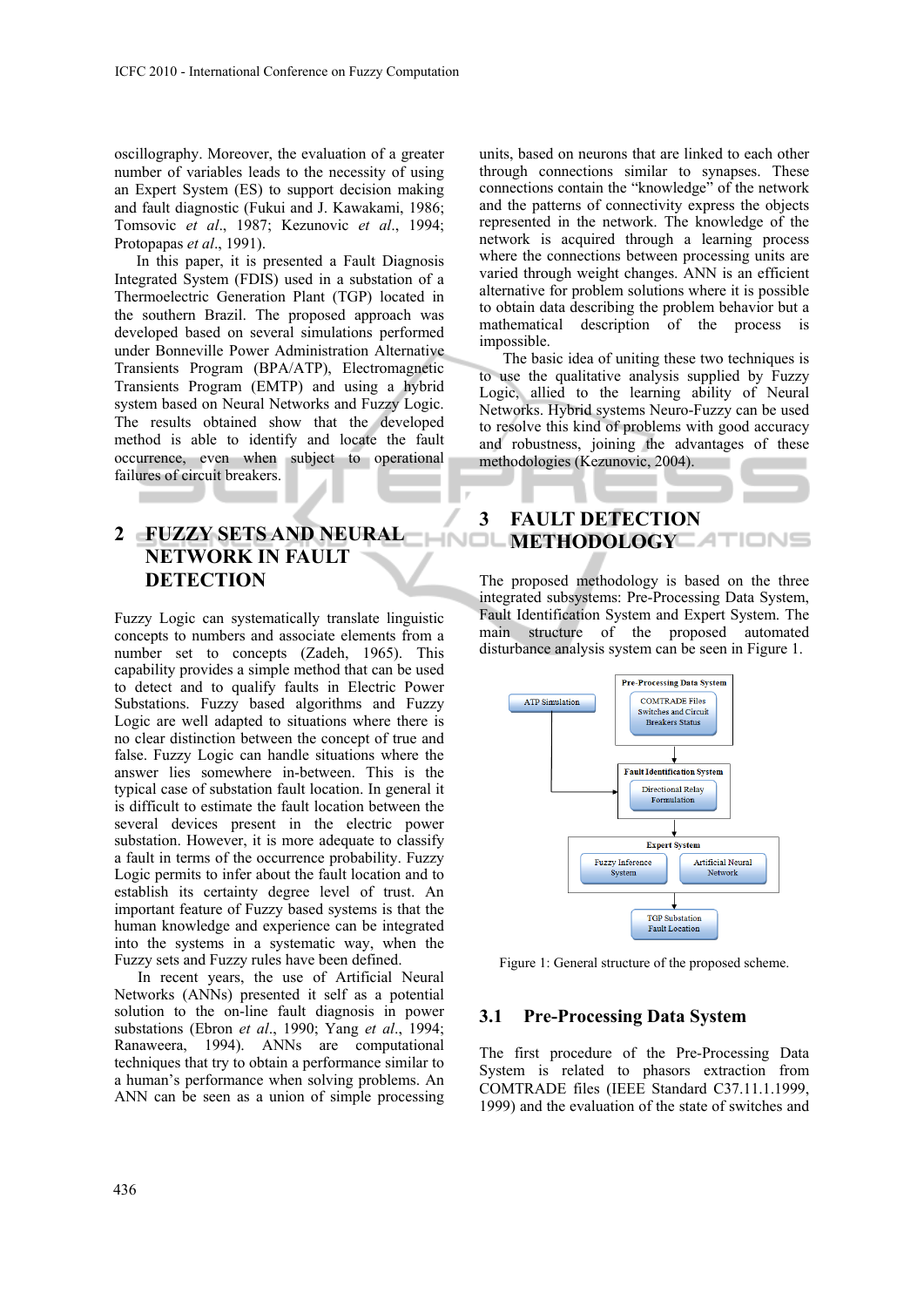circuit breakers from SCADA system. This study used the Discrete Fourier Transform (DFT) and signal processing techniques to process and evaluates the signals (Phadke and Thorp, 1999). Figure 2 presents a basic flow chart for the signal processing.



Figure 2: Pre-Processing Data System.

The development of fault identification algorithm is based on the module (amplitude) and the angular difference between voltage and current phasors measured at the site of installation of the protective relay.

#### **3.2 Fault Identification System**

**SCIENC**  $\sim$ **AND** -10 Aiming to detect faults in respect to the TGP, it was developed a directional relay whose main characteristic is to determine the direction of a failure from its installation location. Thus, when a pre-determined threshold value is exceeded by the current fault, a fault condition is detected and the direction of failure is indicated by the relay (Suonan *et al*., 2004). Figure 3 shows the basic installing scheme of a directional relay.



Figure 3: Fault Identification System.

Here, the voltage at the relay location is given by:

$$
U'_{m1} = U_{m1} - I_{m1} \cdot Z_{com}
$$
 (1)

where  $U_{ml}$  is the voltage phasor positive sequence in the protection point;  $I_{m,l}$  is the current phasor positive sequence from the protection point to the line; *Zcom* is the impedance compensating of the circuit.

The direction of a backward or forward fault is determined by comparing the angle between of the voltage and current phasors positive sequence. Thus, the criterion for detecting a backward fault of the directional relay is given by:

$$
90^{\circ} \leq t g^{-1} (\dot{U}'_{m1} / \dot{I}'_{m1}) \leq 270^{\circ} \tag{2}
$$

When the above condition is satisfied, a backward fault is detected. During normal operation or forward faults, the power flow is always toward the load (Infinite Power System), in other words, the source (TGP) provides power. However, when a fault happens backward of directional relay, the current  $I_{ml}$  changes of direction changing the value of the angle between the voltage and current phasors.

#### **4 EXPERT SYSTEM (ES)**

The developed ES is composed by a hybrid system based on Neural Networks and Fuzzy Logic. In a first stage, decision rules based on Fuzzy Logic indicate the local in the substation where a possible fault occurred (bus, lines, generators, transformers), supplying a probability index associated with the disturbance. In a second stage, an ANN classifies the fault on a more specific manner, estimating the site of the fault and the associated circuit breaker. The Fuzzy Logic system runs independently of the ANN.

#### **4.1 Fuzzy Inference System**

The developed Fuzzy Inference System is composed by six input variables (apparent power and angle of each directional relay output) and for seven output variables that estimate the fault location. The related variables can be seen in Table 1.

| <b>Fuzzy Input Variables</b> | <b>Fuzzy Output Variables</b> |
|------------------------------|-------------------------------|
| Angle directional relay 1    | Fault on line L1              |
| AP directional relay 1       | Fault on Bus A or TR SAT-2    |
| Angle directional relay 2    | Fault on Bus B or TR SAT-1    |
| AP directional relay 2       | Fault on the CT1 generator    |
| Angle directional relay 3    | Fault on the CT2 generator    |
| AP directional relay 3       | Fault on the ST generator     |
|                              | Fault on line L <sub>2</sub>  |

Table 1: Fuzzy inference system variables.

In the input variables, the angle is composed for two triangular-shaped membership functions. The first one is related to negative angles,  $-360^{\circ} \le$  input  $\le 0^{\circ}$ and the second one related to the positive angle,  $0^{\circ}$  < input  $\leq 360^{\circ}$ . The Apparent Power (AP) variables were composed for one triangular-shaped membership function corresponding to the positive values of power,  $0 \leq input \leq 40$  MVA. The range of the input membership functions was obtained with base on angle and power data groups that represent each kind of fault.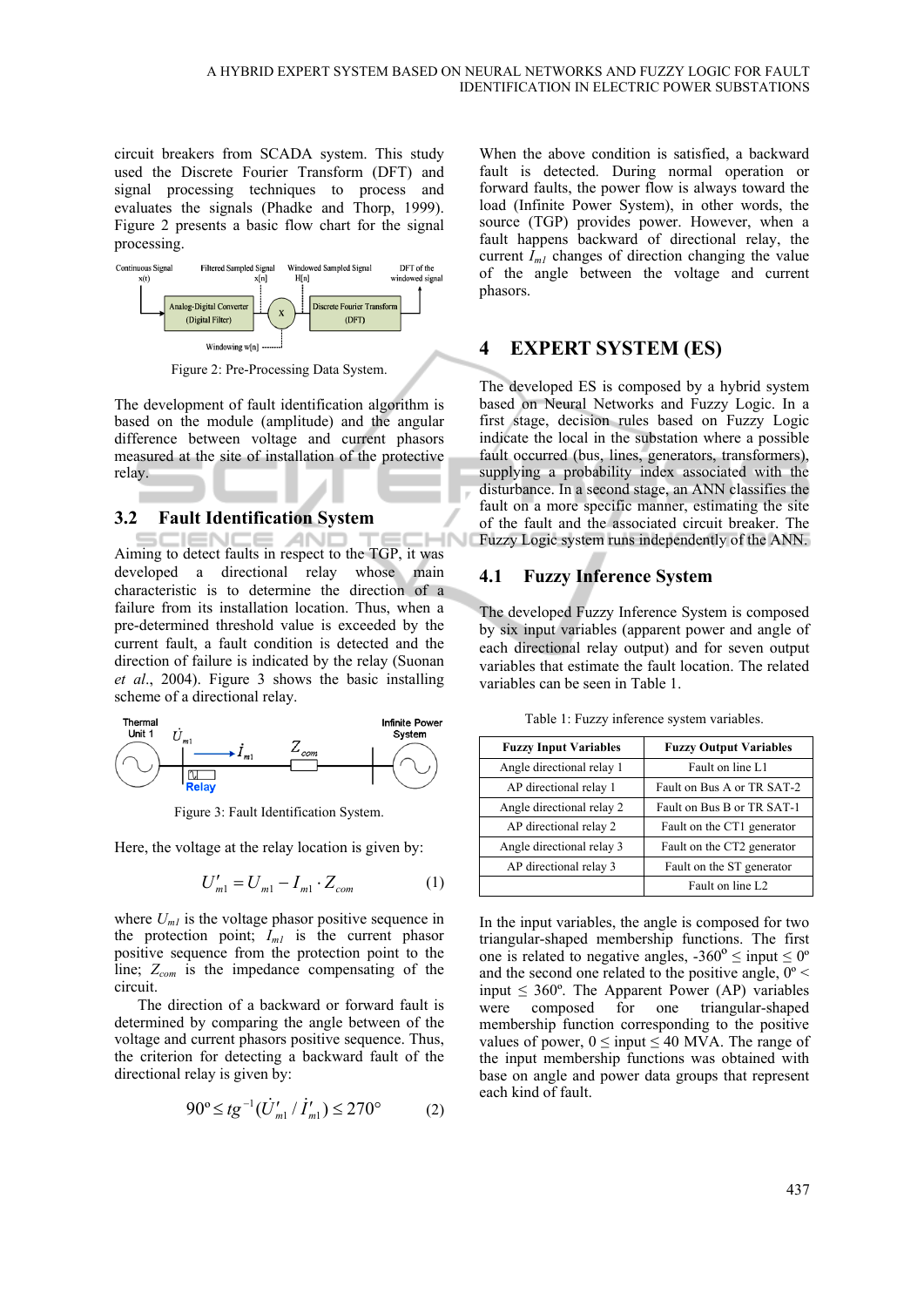The output variables also are composed by one triangular membership function for each fault, as presented in Table 1. The range of output membership function is in the interval  $0 \le$  output  $\le$ 2, so: output values in the mid of interval, output  $=$ 1, correspond 100% of probability of the related fault to have occurred; values in the threshold of the range, output = 0 or output = 2, correspond  $0\%$  of probability of the related fault to have occurred and output values inside of the range,  $0 \leq$  output  $\leq$  2 represent intermediary values of fault probability.

The base rule is composed for 37 rules that represent faults proceedings from simulations. In the inference process the Method of Mamdani was used and the smallest (absolute) value of maximum was applied in defuzzification process. In such a way, some rules can be activated for a same group of input data. In this case, each fault has its probability value of occurrence. In the second step, the ANN can classify more exactly which fault occurred. Figure 4 illustrates the Fuzzy inference process.

Additionally, others types of membership functions as gaussian and trapezoidal shapes were tested presenting acceptable results, but the best ones were obtained with triangular shape.



Figure 4: Fuzzy Inference Process.

#### **4.2 Artificial Neural Network (ANN)**

The second stage in the Expert System is composed by a Multilayer Perceptron (MLP) Feedforward Artificial Neural Network (Haykin, 1998). This ANN maps input angle and power data in an appropriate output fault location estimate. As well as the Fuzzy System, the input variables of ANN are the angle and apparent power of each directional relay output. On the other hand, the ANN fault identification is more specific than Fuzzy inference. Beyond the fault location, the MLP structure can identify the involved circuit breaker. So, six input variables are mapped in 17 kinds of faults. In the Table 2 can be seen the ANN performance, in training stage, to classify substation faults considering different number of neurons in hidden layer. Table 3 shows the same faults in test stage.

Figure 5 presents the MLP Feedforward used in the developed Expert System.

|                                                                                | <b>ANN Classification</b><br>Error $(\% )$ |                       |                  |
|--------------------------------------------------------------------------------|--------------------------------------------|-----------------------|------------------|
| <b>Type of fault</b>                                                           | <b>Neurons</b> in hidden<br>layer          |                       |                  |
|                                                                                | 20                                         | 50                    | 80               |
| Outage of line L1 for temporary<br>defect                                      | 8.83                                       | $\Omega$              | 0                |
| Defect on bus A or transformer<br>$SAT-2$                                      | 25                                         | $\Omega$              | $\Omega$         |
| Defect on bus B or transformer<br>$SAT-1$                                      | 50                                         | $\Omega$              | 0                |
| Defect on CT1 generator with<br>fault on the circuit breaker 52-1              | $\theta$                                   | $\theta$              | $\Omega$         |
| Defect on CT1 generator with<br>fault on the circuit breaker 52-2              | 25                                         | 0                     | $\overline{0}$   |
| Defect on CT2 generator with<br>fault on the circuit breaker 52-4              | $\overline{0}$                             | $\overline{0}$        | $\theta$         |
| Defect on CT2 generator with<br>fault on the circuit breaker 52-5              | $\theta$                                   | $\theta$              | 0                |
| Defect on ST generator with<br>fault on the circuit breaker 52-7               | $\overline{0}$                             | . .<br>$\overline{0}$ | $\theta$         |
| Defect on ST generator with<br>fault on the circuit breaker 52-8               | $\theta$                                   | $\Omega$              | $\theta$         |
| Defect on line L1 with fault on<br>the circuit breaker 52-2                    | $\theta$                                   | $\theta$              | 0                |
| Defect on line L1 with fault on<br>the circuit breaker 52-3                    | 25                                         | $\theta$              | $\theta$         |
| Fault on CT1 generator with<br>breaker<br>$52-1$<br>circ.<br>in<br>maintenance | $\overline{0}$                             | 16.7                  | $\overline{0}$   |
| Fault on line L1 with circuit<br>breaker 52-2 in maintenance                   | $\theta$                                   | $\theta$              | $\theta$         |
| Fault on bus A or tr. SAT-2 with<br>circ. bre. 52-1 in maintenance             | $\theta$                                   | $\theta$              | $\theta$         |
| Defect on line L2 with open. of<br>the circ. break. 52-5 and 52-6              | 33.3                                       | $\overline{0}$        | $\overline{0}$   |
| Defect on line L2 with fault on<br>the circuit breaker 52-5                    | 16.7                                       | $\mathbf{0}$          | 0                |
| Defect on line L2 with fault on<br>the circuit breaker 52-6                    | $\overline{0}$                             | $\mathbf{0}$          | $\boldsymbol{0}$ |
| Global error (%)                                                               | 10.8                                       | 0.98                  | 0                |

мc

Table 2: ANN error in training process.

The Feedforward Backpropagation Network is composed by 6 and 17 perceptrons in the input, and output layer respectively. For the hidden layers, different number of neurons was tested and the convergence results were presented in the following.

To calculate a layer's output from its net input the hyperbolic tangent sigmoid transfer function (hidden layer) and linear transfer function (output layer) were used. The Levenberg-Marquardt optimization was adopted as training function, because it is a fast backpropagation algorithm. The mean squared normalized error (MSE) was used as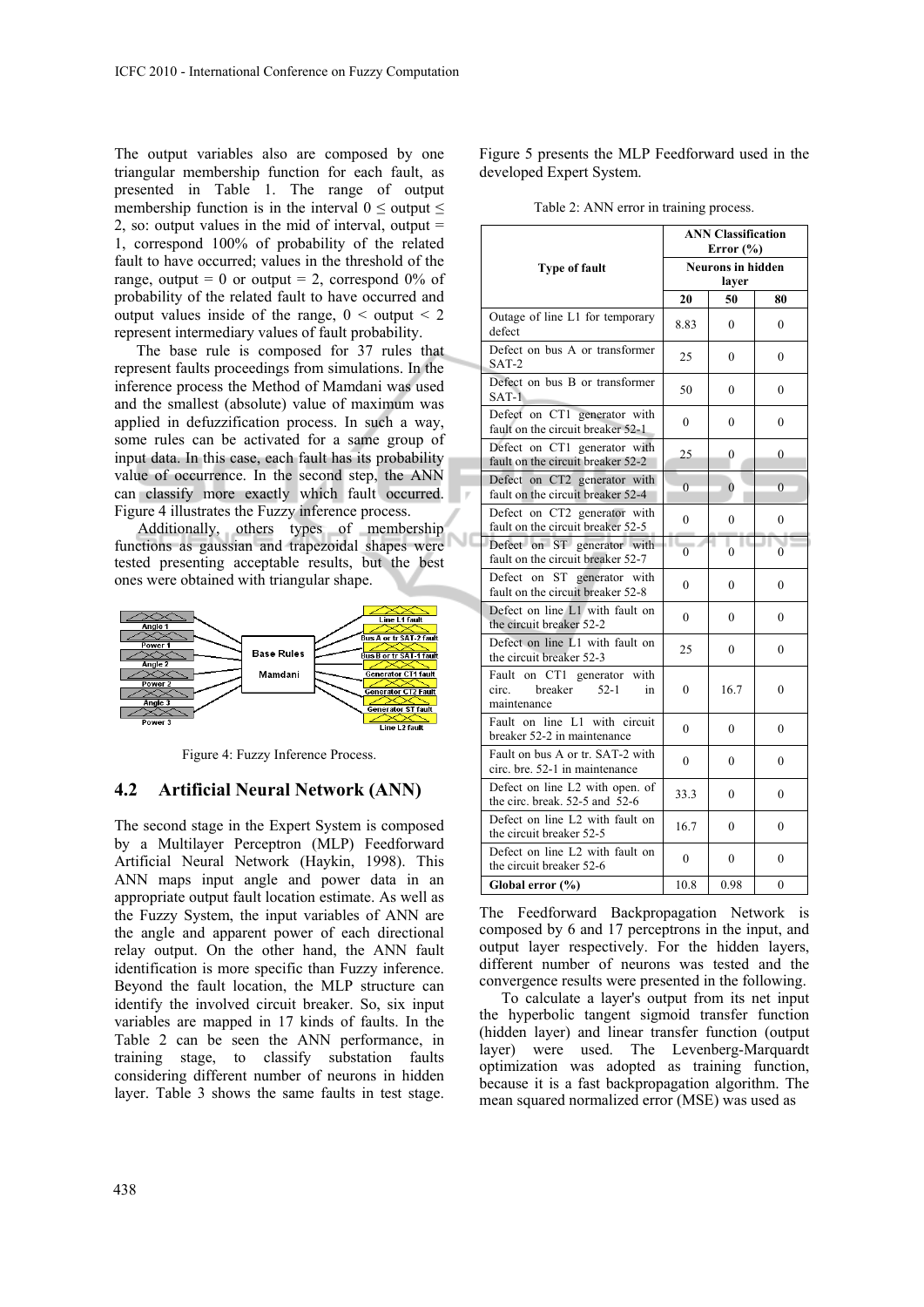performance function.



Figure 5: MLP structure used in the Expert System.

|                                                                                | <b>ANN Classification</b><br>Error $(\% )$ |                  |                  |  |
|--------------------------------------------------------------------------------|--------------------------------------------|------------------|------------------|--|
| <b>Type of fault</b>                                                           | <b>Neurons in hidden</b>                   |                  |                  |  |
|                                                                                | layer                                      |                  |                  |  |
|                                                                                | 20                                         | 50               | 80               |  |
| Outage of line L1 for temporary<br>defect                                      | 16.7                                       | $\overline{0}$   | $\theta$         |  |
| Defect on bus A or transformer<br>$SAT-2$                                      | 50                                         | 16.7             | 33.3             |  |
| Defect on bus B or transformer<br>$SAT-1$                                      | 33.3                                       | 50               | 50               |  |
| Defect on CT1 generator with<br>fault on the circuit breaker 52-1              | 16.7                                       | $\theta$         | 16.7             |  |
| Defect on CT1 generator with<br>fault on the circuit breaker 52-2              | 16.7                                       | $\boldsymbol{0}$ | 33.3             |  |
| Defect on CT2 generator with<br>fault on the circuit breaker 52-4              | 16.7                                       | 16.7             | 50               |  |
| Defect on CT2 generator with<br>fault on the circuit breaker 52-5              | $\theta$                                   | $\theta$         | 16.7             |  |
| on<br>Defect<br>ST generator with<br>fault on the circuit breaker 52-7         | $\theta$                                   | $\boldsymbol{0}$ | $\boldsymbol{0}$ |  |
| Defect on ST generator with<br>fault on the circuit breaker 52-8               | $\theta$                                   | $\theta$         | $\theta$         |  |
| Defect on line L1 with fault on<br>the circuit breaker 52-2                    | 16.7                                       | $\theta$         | 16.7             |  |
| Defect on line L1 with fault on<br>the circuit breaker 52-3                    | 16.7                                       | 33.3             | 33.3             |  |
| Fault on CT1 generator with<br>breaker<br>circ.<br>$52-1$<br>in<br>maintenance | 33.3                                       | 16.7             | 16.7             |  |
| Fault on line L1 with circuit<br>breaker 52-2 in maintenance                   | 16.7                                       | $\overline{0}$   | $\theta$         |  |
| Fault on bus A or tr. SAT-2 with<br>circ. bre. 52-1 in maintenance0            | 33.3                                       | 33.3             | 50               |  |
| Defect on line L2 with open, of<br>the circ. break. 52-5 and 52-6              | 33.3                                       | 33.3             | 16.7             |  |
| Defect on line L2 with fault on<br>the circuit breaker 52-5                    | $\theta$                                   | $\theta$         | $\theta$         |  |
| Defect on line L2 with fault on<br>the circuit breaker 52-6                    | $\theta$                                   | $\theta$         | $\theta$         |  |
| Global error (%)                                                               | 17.6                                       | 11.8             | 19.6             |  |

Table 3: ANN error in test process.

The input data was divided in two groups, the first one corresponding a 2/3 of total data was used in the ANN training process and remaining data was used in ANN tests.

Analysing Table 2 and Table 3 it can be seen that the best ANN response is obtained with a MLP structure composed by 50 perceptrons in hidden layer. A major number of neurons in hidden layer not represent significant improvements in ANN classification process.

The Table 4 presents the number of epochs and MSE obtained for the previously MLP structures. The MLP structure with 6, 50 and 17 perceptrons in the input, hidden and output layer respectively was implemented in the developed system.

Table 4: ANN performance.

| <b>Neurons</b> in<br>hidden layer | <b>Epochs</b> | MSE    |
|-----------------------------------|---------------|--------|
| 20                                | 200           | 0.0195 |
| 50                                | 150           | 0.0057 |
| 80                                | 300           | 0.0003 |

### **5 SIMULATION AND RESULTS**

To illustrate de results obtained with the Fault Diagnosis Integrated System two cases of disturbances in the Thermoelectric Generation Plant substation are presented below. The simulated system was built, rigorously, conformably to the needs presented by a TGP of 711 MW, 230 kV, located in southern of Brazil. Figure 6 illustrates the electric circuit used in the simulations of the faults in



Figure 6: Substation model used in the simulation faults.

#### **5.1 Defect on Line L1 with Fault on the Circuit Breaker 52-2**

The Figure 7 shows the behaviour of three-phase voltages and currents in the occurrence of a defect in line L1 with fault on the circuit breaker 52-2. In the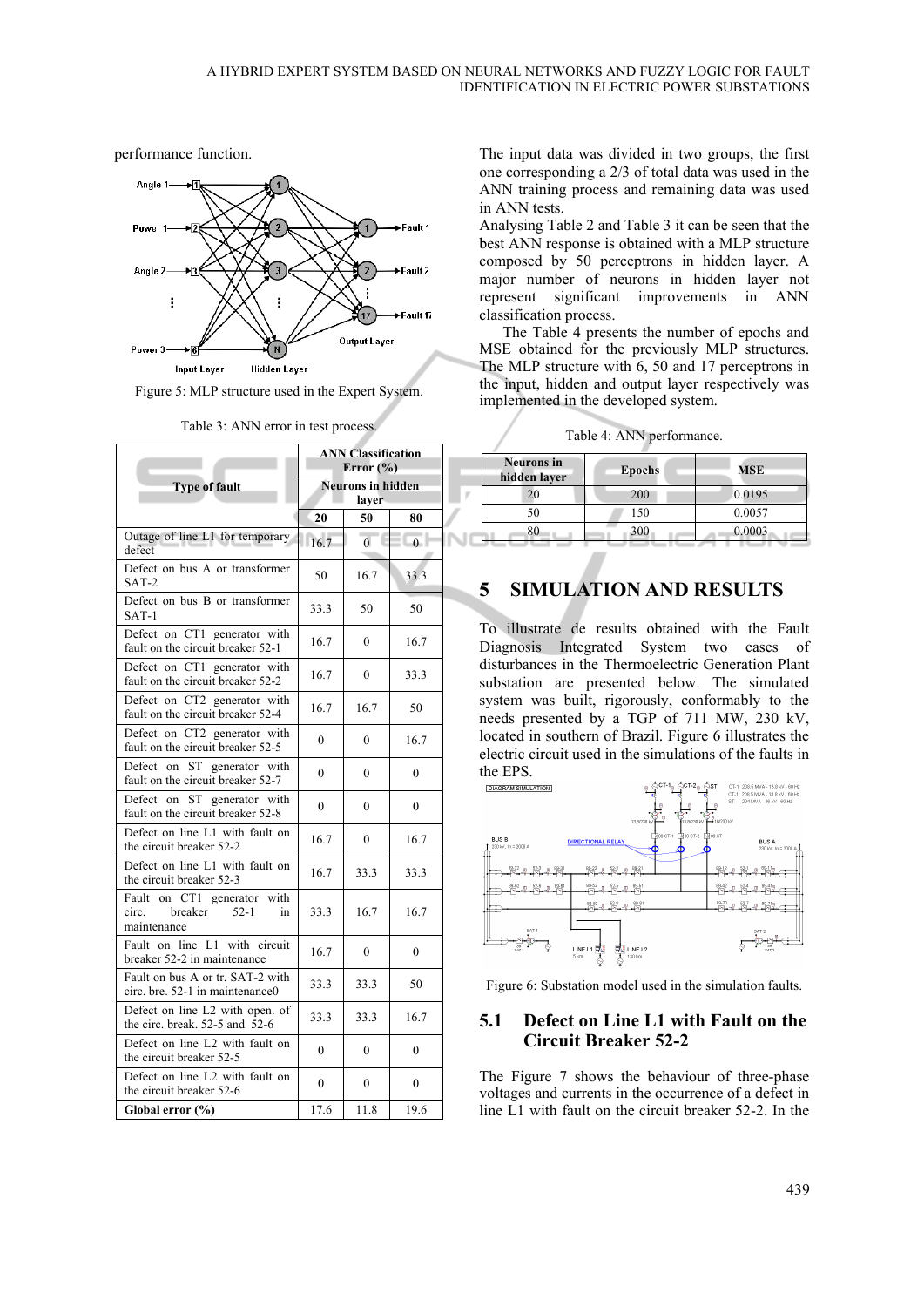presented case, the defect is a three-phase shortcircuit with fault resistance ( $R_f$ ) of 50 $\Omega$ . In this case the angle and power used as input variable for the Expert System are: angle  $1 = 73.4$ °; power  $1 = 10.1$ MVA; angle  $2 = 70.4^{\circ}$ ; power  $2 = 30.7$  MVA; angle  $3 = 71.7^{\circ}$ ; power  $3 = 33.2$  MVA. The Figure 8 illustrates the software interface with the information of the fault identification.



Figure 7: Voltage and currents on Line L1 due three-phase short-circuit with fault resistence  $R_f = 50\Omega$ .



Figure 8: Software interface shows fault at Line L1.

#### **5.2 Defect on CT2 Generator with fault on the Circuit Breaker 52-4**

In Figure 9 it can be seen the behaviour of threephase voltages and currents in the occurrence of a defect in generator CT2 with fault on the circuit breaker 52-4. In this case, the defect is a three-phase short-circuit with low fault resistance of  $0.5\Omega$ . The calculated angle and power used as input variable for the Expert System are: angle  $1 = -273.3^{\circ}$ ; power  $1 = 30.2$  MVA; angle  $2 = -204.7^{\circ}$ ; power  $2 = 19.3$ 

MVA; angle 3 =-273.4 º; power 3 = 32.6 MVA. The developed software interface with the fault location can be seen in Figure 10.



Figure 9: Voltage and currents on out CT2 generator with fault of the circuit breaker 52-4.



Figure 10: Software interface shows defect in generator CT2.

#### **6 CONCLUSIONS / DISCUSSION**

This paper presented a methodology for fault location in power electric substation with base on Fuzzy Sets and Artificial Neural Networks. The proposal study combine signal processing techniques with intelligent systems to detect the local and the related device in a fault occurrence.

This methodology starts with the extraction data from oscillography files and with base on the state of circuit breakers in the substation. In the development stage, this task is replaced by simulation of the substation operational conditions using the Alternative Transients Program (ATP). After, the